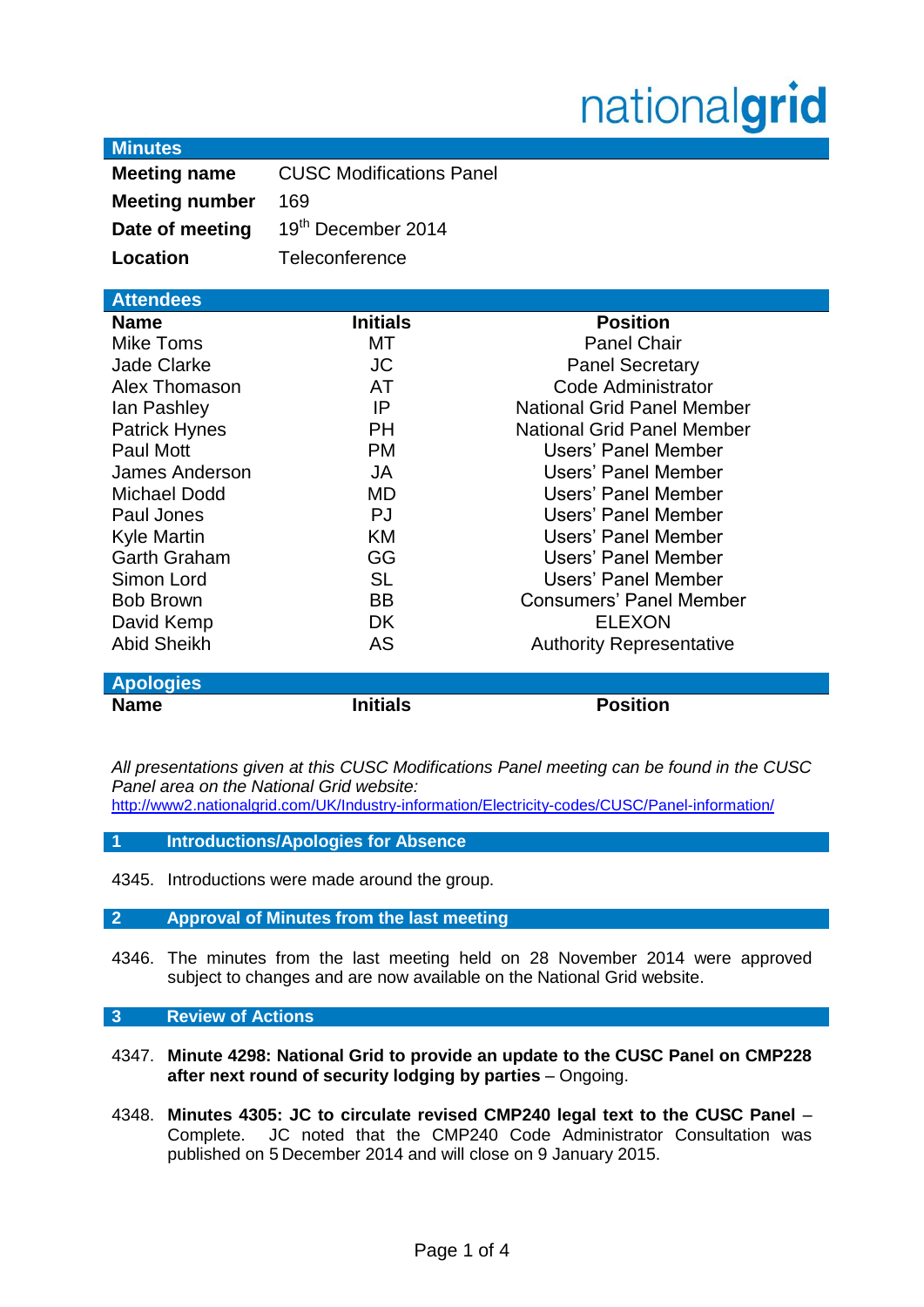- 4349. **Minute 4306: National Grid to inform CUSC Parties of 'CMP213 Judicial Review Period' start and end closer to the time** – Ongoing.
- 4350. **Minute 4335: JC to circulate the CBSG Terms of Reference to the CUSC Panel for information** – Complete.

#### **4 New CUSC Modification Proposals**

4351. There were no new CUSC Modification Proposals at this meeting.

### **5 Workgroups / Standing Groups**

- 4352. **CMP223 'Arrangements for Relevant Distributed Generators under the Enduring Generation User Commitment'**. CMP223 seeks to achieve fair and transparent treatment of relevant distributed generators in terms of transmission system securities and liabilities. CMP223 was sent back by the Authority in October 2014 to be revised and resubmitted. At the October 2014 Panel meeting, the Panel decided to send CMP223 back to the Workgroup. JC noted that the CMP223 Workgroup met on 10 December 2014 and set out best practice guidance for debt recovery to include within the Workgroup Report. The Workgroup also agreed for National Grid to make changes to the Workgroup Report to clarify the proposed Original and WACMs. The Workgroup aim to submit the Workgroup Report to the January 2015 CUSC Panel.
- 4353. **CMP227 'Change the G:D split of TNUoS charges, for example to 15:85'**. CMP227 seeks to change the Generation/Demand split of TNUoS charges, reducing the proportion of TNUoS charges paid by generators. JC updated the Panel on the Workgroup's progress and stated that National Grid is currently conducting analysis on behalf of the Workgroup and that the Workgroup are next due to meet on 19 January 2015. JC noted that the Workgroup aim to report back to the CUSC Panel at the February 2015 Panel meeting.
- 4354. **CMP235/CMP236 'Introduction of a new Relevant Interruption type / Clarification of when Disconnection Compensation payments can be expected under Relevant Interruption'**. CMP235/CMP236 aims to amend the description of an Interruption to include a type of Emergency De-energisation and seeks to clarify that where station suppliers are disconnected solely by National Grid plant or apparatus and the effect of this is to lose the generating units' output, that this is a Relevant Interruption and, that under the CUSC, Interruption payments can include these situations. JC advised that the CMP235/CMP236 Workgroup Consultation was circulated to the Industry on 19 December 2014 with responses requested by 23 January 2015.
- 4355. **CMP237 'Response Energy Payment for low fuel cost Generation'**. CMP237 seeks to take into account the different costs of generators with low or zero energy costs by setting the Response Energy Payment at £0/MWh for certain types of generation. JC advised that the CMP237 Workgroup Consultation was circulated to the Industry on 19 December 2014 with responses requested by 21 January 2015.
- 4356. **CMP239 'Grandfathering Arrangements for the Small Generator discount'**. CMP239 seeks to implement 'grandfathering' arrangements in the CUSC from the expiry of Licence Condition C13 of the Electricity Transmission licence on 31 March 2016. The proposed arrangements would apply to those generators that currently receive the small generator discount and also to those generators that will have connected by 31 March 2016 and therefore would be eligible to receive a small generator discount. JC noted that the CMP239 Workgroup had their first meeting on 1 December 2014 and are due to meet again in early January 2015.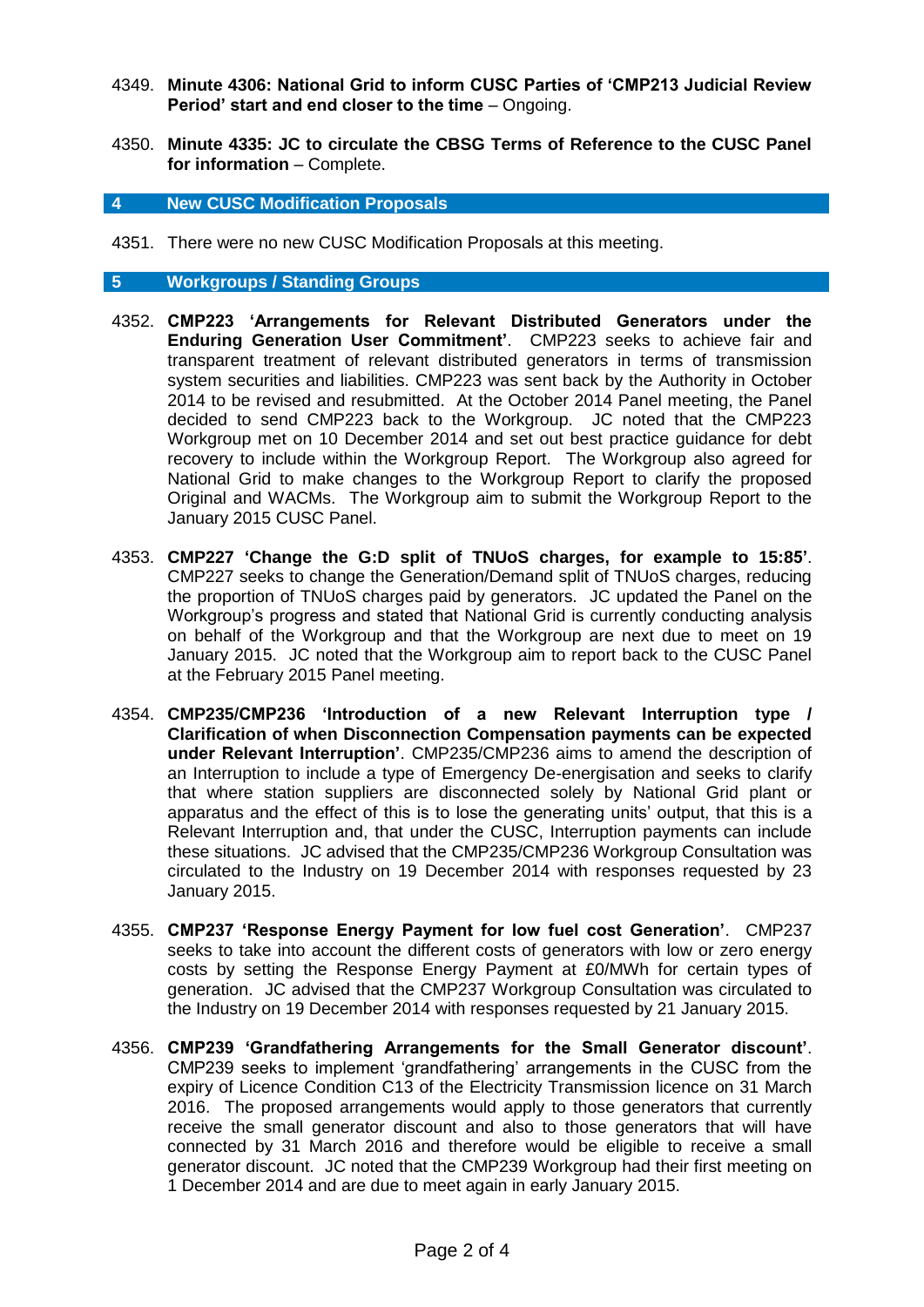- 4357. **Governance Standing Group (GSG)**. GG advised that there had been no GSG meeting since the last CUSC Panel meeting.
- 4358. **Joint European Standing Group (JESG)**. GG advised that there had been a JESG meeting on 3 December 2014. GG noted that there were updates on Project TERRE and also advised that there will be a JESG Technical Workshop on the Market Interaction chapter of the Emergency and Restoration Code on 9 January 2015.
- 4359. **European Code Coordination Application Forum (ECCAF)**. GG stated that there had been no ECCAF meeting since the last CUSC Panel meeting and noted that the group is next scheduled to meet in February 2015.
- 4360. **Transmission Charging Methodologies Forum (TCMF)**. PH noted that there had been no TCMF since the last CUSC Panel meeting and that the next TCMF will be held on 14 January 2015.
- 4361. **Commercial Balancing Services Group (CBSG)**. JC advised that there was a CBSG meeting held on 3 December 2014 and updates were given on CMP237 'Response Energy Payment for Low Fuel cost Generation', Commercial Intertrips, the Strategic Demand Side Review project and Rapid Frequency Response. National Grid also welcomed feedback from all members of the CBSG on priorities for development for future meetings and signed off a new Terms of Reference for the group. JC also noted that there was a presentation on STOR Runways and that there was an invitation to tender on 12 December 2014.
- 4362. **Balancing Services Standing Group (BSSG)**. JC advised that there had been no BSSG since the last CUSC Panel meeting. This group is currently in abeyance.

#### **6 European Code Development**

- 4363. AS noted that an EU Update had been circulated to Panel members prior to the meeting and that there was further information to be circulated on a joint consultation from ACER and ENTSO-E which will be sent to the Panel after the meeting. [Postmeeting note – the action to circulate further information is complete]
- **7 CUSC Modifications Panel Vote**
- 4364. There were no votes at this meeting.

## **8 Authority Decisions as at 20 November 2014**

4365. There have been no Authority decisions since the last CUSC Panel meeting.

## **9 Update on Industry Codes / General Industry updates relevant to the CUSC**

4366. BB noted that there were comments on the draft Code Administration Code of Practice (CACoP) from the BSC Panel. BB advised that it was encouraged for Code Administrators to be more ambitious in facilitating cross-code coordination and it was suggested there should be an additional Principle 13 within the CACoP to reflect this. GG noted that there also needs to be some commonality with the annual customer survey on the CACoP to ensure that results can be compared year on year to measure progress. AS also noted that although it is helpful for the Panel to see the changes to the CACoP before they are submitted to the Authority, more visibility and transparency for the Industry may be helpful within the CACoP review process and Code Administrators may wish to consider how to facilitate this for future reviews.